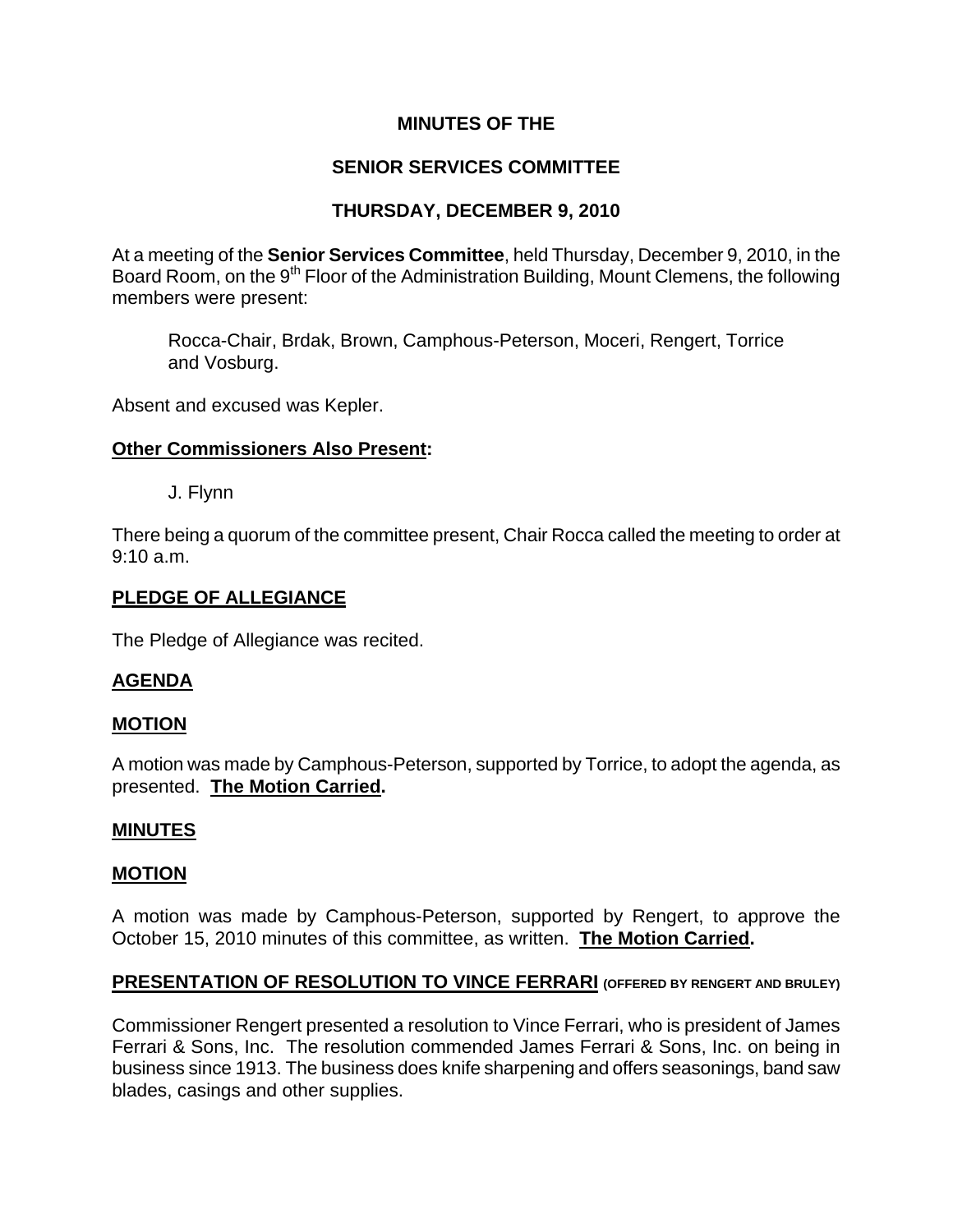Vince Ferrari addressed the committee.

The following commissioner spoke: Rocca.

## **REPORT FROM AREA AGENCY ON AGING 1-B**

Three handouts were distributed.

Tina Abbate-Marzolf from Area Agency on Aging (AAA) 1-B overviewed the first handout entitled, Community Living Program. She then overviewed the second handout entitled, Senior Mobility Management Services. Lastly, she overviewed the third handout entitled, Michigan Medicare/Medicaid Assistance Program. She then spoke about the goals, trends and projects she will be responsible for next year which will focus mainly on collaboration.

The following commissioner spoke: Rocca.

### **MOTION**

A motion was made by Vosburg, supported by Torrice, to receive and file the report from Area Agency on Aging 1-B.

The following commissioners spoke: Vosburg, J. Flynn and Rocca.

Chair Rocca called for a vote on the motion and **The Motion Carried.** 

## **ACCEPT SECOND YEAR CONTRACT ADDENDUM FOR LEGAL ASSISTANCE PROGRAM FOR INCREASED FUNDING FROM AAA 1-B**

### **COMMITTEE RECOMMENDATION – MOTION**

A MOTION WAS MADE BY RENGERT, SUPPORTED BY MOCERI, TO RECOMMEND THAT THE BOARD OF COMMISSIONERS ACCEPT SECOND YEAR CONTRACT ADDENDUM FOR SENIOR SERVICES LEGAL ASSISTANCE PROGRAM FOR FY 10/1/2010 THROUGH 9/30/2011 FOR ADDITIONAL FUNDING FROM AAA 1-B IN THE AMOUNT OF \$38,280 (PRIOR FUNDING WAS \$36,835).

The following commissioner spoke: Brown.

Chair Rocca called for a vote on the motion and **THE MOTION CARRIED.** 

## **ACCEPT COLLABORATIVE AGREEMENT BETWEEN COMMUNITY ASSESSMENT REFERRAL & EDUCATION AND SENIOR SERVICES**